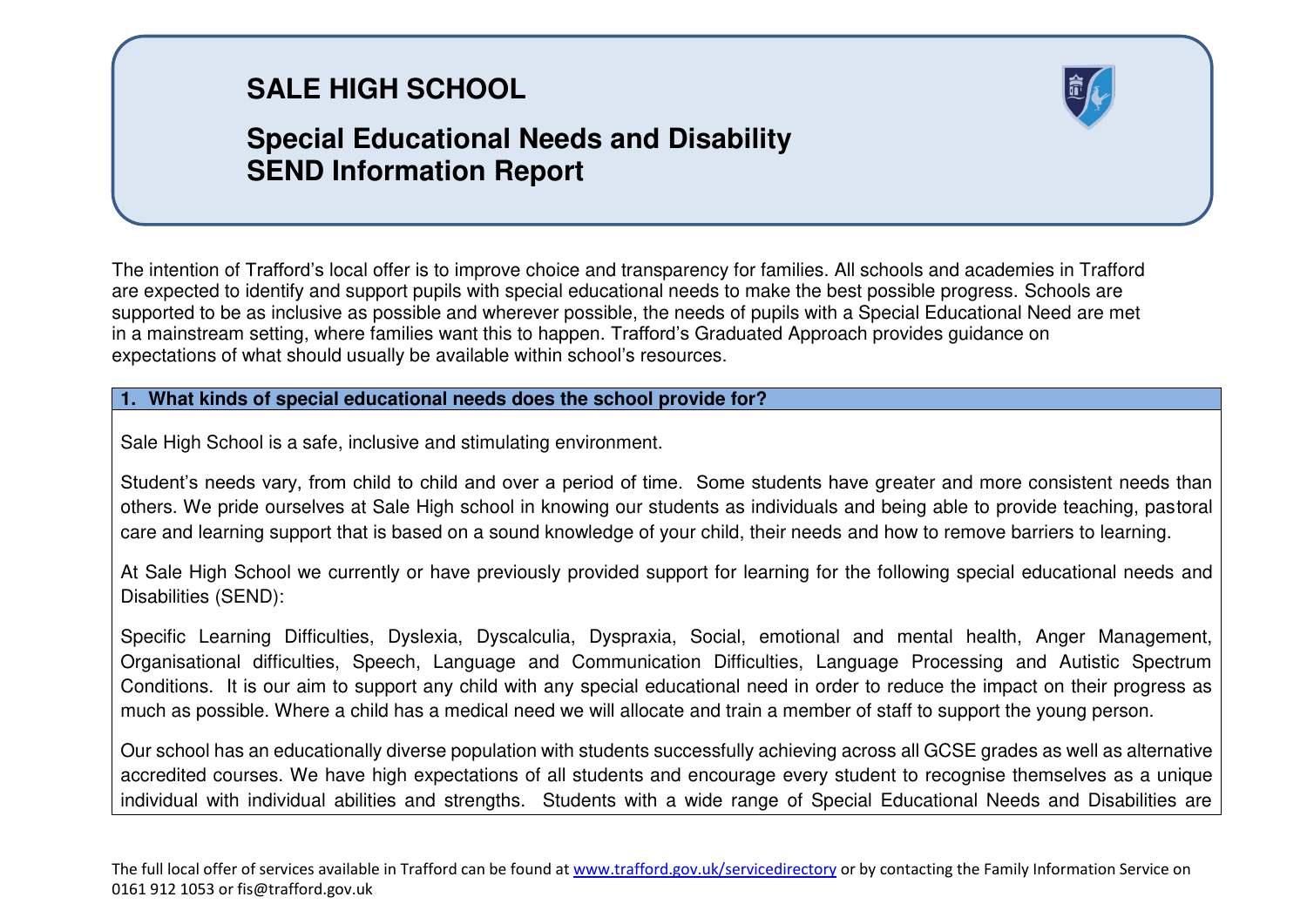successfully included in our mainstream community. We believe that an inclusive education benefits all students and prepares them for Further Education and adult life.

All pupils with SEND have access to a full curriculum and we pride ourselves on working together with parents and students to ensure that the right academic and vocational pathways are considered. Where appropriate, students have access to one to one and small group tuition needed to enhance their learning. The School works closely with the Local Authority, outside support agencies, colleges and Connexions to ensure that students have access to the right help and support.

#### **2. How does the school know if children/ young people need extra help and what should I do if I think my child/young person may have special educational needs?**

Liaison with our feeder primary schools during Year 6 transition enables young people with SEND entering Sale High School into Year 7 to be supported immediately and appropriately. In addition, Year 7 students are tested for their reading ability and any in year admissions are tested for both cognitive ability and reading age to identify those who may struggle to access the curriculum. As a school, we also assess and report progress of every student on a termly basis. Any issues are investigated and close monitoring will commence, followed by further testing if a student fails to make expected progress over a period of two terms. We will carry out some further educational tests in order to identify the area of difficulty. If you have any concerns about your child, you can contact the special educational needs coordinator (SENCo) directly.

#### **3. How will both you and I know how my child/young person is doing?**

All students are assessed and reported on by teachers each term to ensure they are making at least expected progress. Each department meets to discuss the data received on pupil progress and any concerns will be shared with parents by teachers and heads of department. There is a full report and a parents evening on a yearly basis where the SENCo is available to provide advice and address any concerns you have. If your child has a special educational need, you have the opportunity to meet the SENCo once a term to discuss the effectiveness of the provision and their progress.

The provision for children/young people with SEND is monitored and evaluated by the SENCo to ensure its effectiveness, using data on teaching assessments and reading ages, student voice, parent voice and all SEND students have a keyworker. If your child has been identified as needing additional support through an education, health and care (EHC) plan they will have been allocated a keyworker who will remain in regular contact with you to discuss progress and achievement. In addition to this, there will be an annual review, which is held in line with the school calendar to ensure that any key decisions or transitions are planned with all parties involved.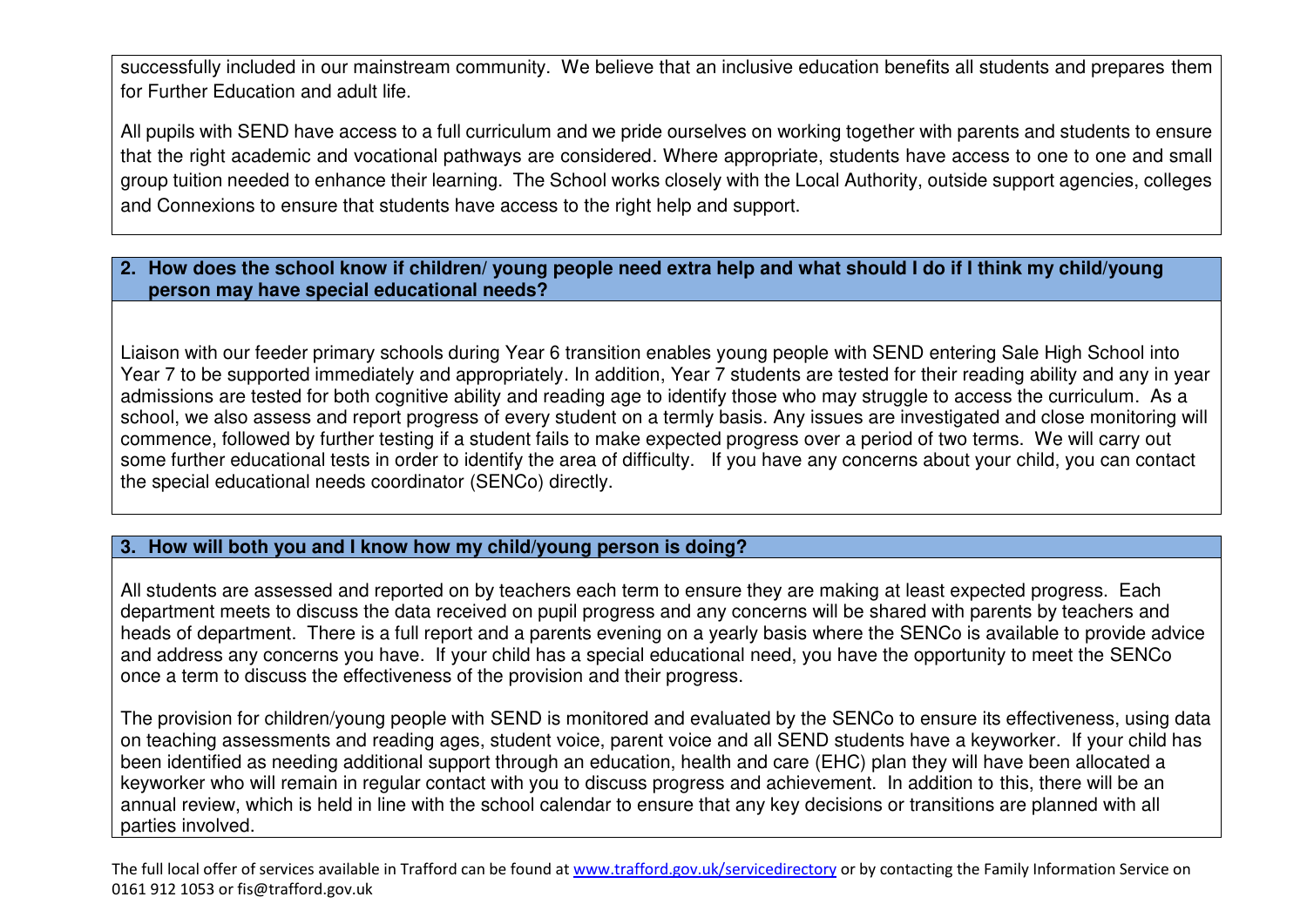#### **4. How will the curriculum be matched to my child/young person's needs?**

The graduated approach is at the heart of teaching at Sale High School as we are continually assessing, planning, implementing and reviewing our approach to all children. Where a potential special educational need has been identified, this process becomes increasingly personalised to meet the individualised need. The process of 'Assess-Plan-Do-Review' enables us to continually reflect on our approach to your child's learning and provides opportunities to engage with parents and students to ensure our shared understanding and awareness of needs and approaches that enable good progress and good outcomes.

Sale High School receives funding for students with an EHC plan. This provision is individually mapped according to the advice, objectives and outcomes in the EHC plan. Each student with an EHC plan and those with special educational needs, have a Pupil Profile, which provides teaching staff with additional and specific information pertaining to the child, advice on what helps them to learn.

At Sale High School, we will have high expectations of your child and support them to fulfil their potential, have a productive and enjoyable school life and leave prepared for their next challenge.

#### **5. How will school staff support my child/young person?**

Every teacher at Sale High School is regarded as a teacher of special educational needs and is responsible and accountable for the students in their class, wherever or with whoever the students are working. The SENCo will support and advise teachers and manage and coordinate SEND provision. We have a team of experienced and dedicated Intervention Leaders. We have a school governor who specifically oversees SEND provision and is closely involved with the development of the SEND school policy.

The whole school ethos is to respect individual differences, maintain high expectations for all and to promote good communication between teachers, parents and pupils. Our teachers are knowledgeable, positive and understanding of the process of learning and the impact of special educational needs. Creative adaptations to classroom practice enables pupils with special educational needs to learn inclusively and meaningfully, alongside their peers. There is access to a personalised approach and targeted support. This is delivered through additional learning programmes and resources to support the development of key skills and strategies for independent learning when assessment indicates that the pupil is not making progress.

Students are identified through teacher assessments, cognitive ability testing and reading assessments. If your child needs additional support, you will be informed of any intervention that is planned. Our interventions include Readers Clubs, Maths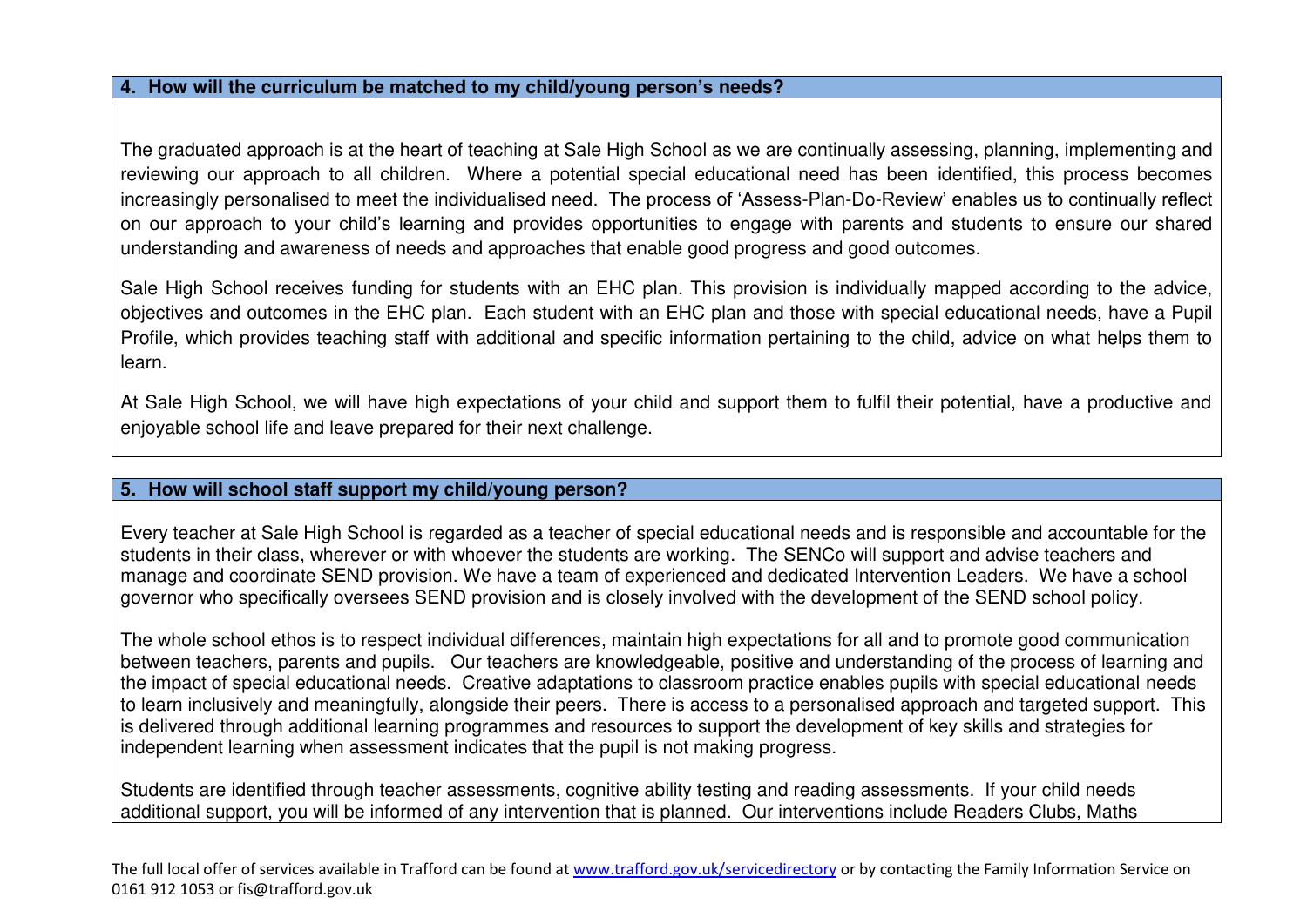Intervention, Social and Communication skills and self-esteem group work, Literacy and Numeracy tutorials, guided homework club, revision and coursework catch up and an onsite Aspire Inclusion Centre.

#### **6. How is the decision made about what type and how much support my child/young person will receive?**

Effective whole school provision is characterised by high aspirations for the achievement of all pupils and good teaching and learning for all pupils. Provision is based on careful analysis of need, close monitoring of progress and a shared perception with parents and pupils of desired outcomes. We judge whether the support has had an impact through the evaluation of the effectiveness of provision to improve opportunities and progress by meeting a wide range of needs. Once a student has been identified as having some additional needs, the first stage is for the class teacher to monitor this and to refer to the SENCo. The teacher and SENCo then have a responsibility to monitor progress. If further intervention and support in required due to slow progress parents will be informed. If the issues persist, educational testing will take place and if necessary, further advice will be sought from the local authority and an educational psychologist referral will be considered. Interventions are assessed before and after completion using standardised educational testing so that impact can be clearly measured. Should you be unhappy with the special education provision for your child we would welcome your views and the SENCo would be keen to meet with you to discuss. We would always try to work in partnership and so develop mutual trust. However, we do have a complaints procedure, which can be obtained from the Head teacher's PA.

#### **7. How will my child/young person be included in activities outside the classroom including physical activities and school trips?**

Your child or young person will be supported to access all of the activities of the school where possible as part of the school's curriculum enrichment plan. We also place importance on rewarding our SEND students and plan reward trips and activities. All students with special educational needs have the opportunity for social, moral and cultural development in addition to personal, social and health education during our programme of 'Super Learning Days' of which we have five per year. We use the Trafford Evolve Risk Assessment system to plan activities and always obtain parental consent and discuss medical requirements if applicable.

#### **8. What support will there be for my child/young person's overall wellbeing?**

We offer excellent pastoral and social support at Sale High school for all students. The school has a house system and vertical tutoring. Students are cared for and supported by their Director of House, Head of Year, Form Tutor and key worker if applicable. If a student has medical needs we have a team of first aiders who can support your child and medication can be stored at student services. The Heads of Year and Assistant Head Teacher monitor behaviour and we have a dedicated attendance officer and Education Welfare Officer to maintain good attendance. Our behaviour for learning programme is a whole school approach to engaging students in their learning and any child seen at risk of exclusion will be highlighted. Our internal exclusion provision is a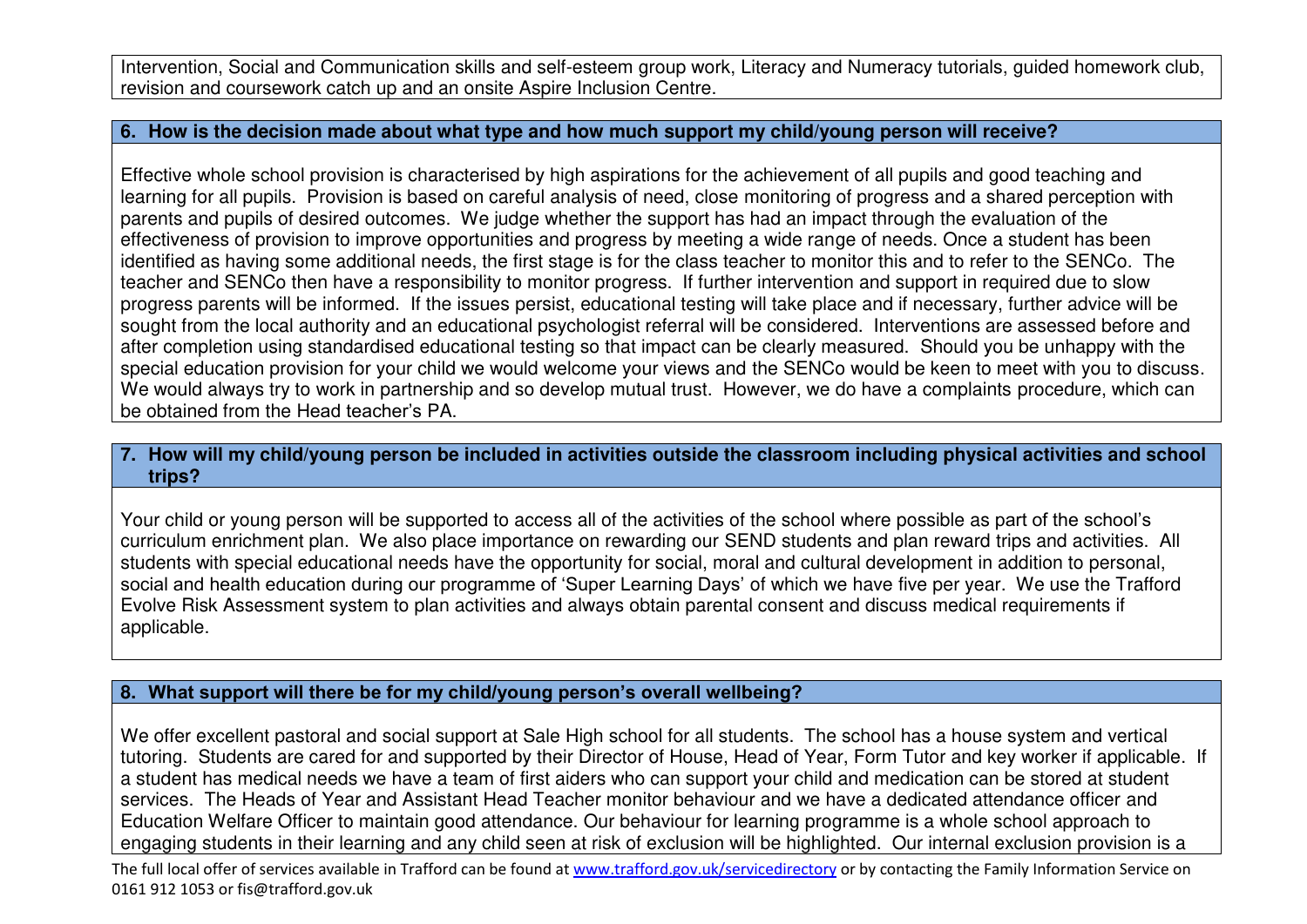further strategy to avoid fixed term exclusions wherever possible. If your child has a special educational need there is a range of support available including keyworkers, Intervention Leaders, an 'Inclusion' form and access to the Aspire Inclusion Centre at break and lunch times.

#### **9. What specialist services and expertise are available at or accessed by the school?**

We have a range of qualified specialist staff working at the school including a Connexions advisor, a therapist from Children and Adolescent mental health service (CAMHS), a school nurse and trained counsellors. Other services including health, therapy and social care services include services relating to social, emotional and mental health difficulties, Speech and Language therapists, Sensory Impairment Service, Occupational Therapists, Educational Psychologists and access to support from SEND local authority advisors. We can also signpost parents and carers to other services where appropriate.

#### **10. What training have the staff supporting children/young people with SEND had?**

We have a team of experienced Intervention Leaders who have received training through our in school training programme and have an excellent understanding of Speech, Language and Communication needs, Autistic Spectrum Conditions and Social, Emotional and mental health difficulties. We access training from specialist support services in order to address individual needs on a case-by-case basis.

#### **11. How accessible is the school environment?**

At Sale High school, we make arrangements for the admission of disabled pupils and take steps to prevent disabled pupils or those with an injury from being treated less favourably than other pupils. If a classroom is not fully wheelchair accessible alternative classroom arrangements are arranged and there is access to the Aspire Inclusion Centre. All changing and toilet facilities are accessible. If your child requires the use of equipment and facilities to support their special educational needs or improvements in the auditory and visual environment you can liaise with the SENCo. At Sale High, we can communicate with parent carers who are multi-lingual and if necessary, we have access to translators.

#### **12. How are parents and young people themselves involved in the school?**

Sale High School involves parents and carers in decision-making and day-to-day school life by communicating via phone, letter and e-mail on a regular basis and through the use of Show my homework/Satchel. Teaching staff are keen to take direct responsibility for their area of the curriculum and are happy for you to contact them directly and you can arrange for regular keyworker updates. Regular parental meetings take place and you will receive a full explanation about how your child's learning is planned, how you can help support this outside of the school and how you will be involved in planning your child's education. At Sale High, we place great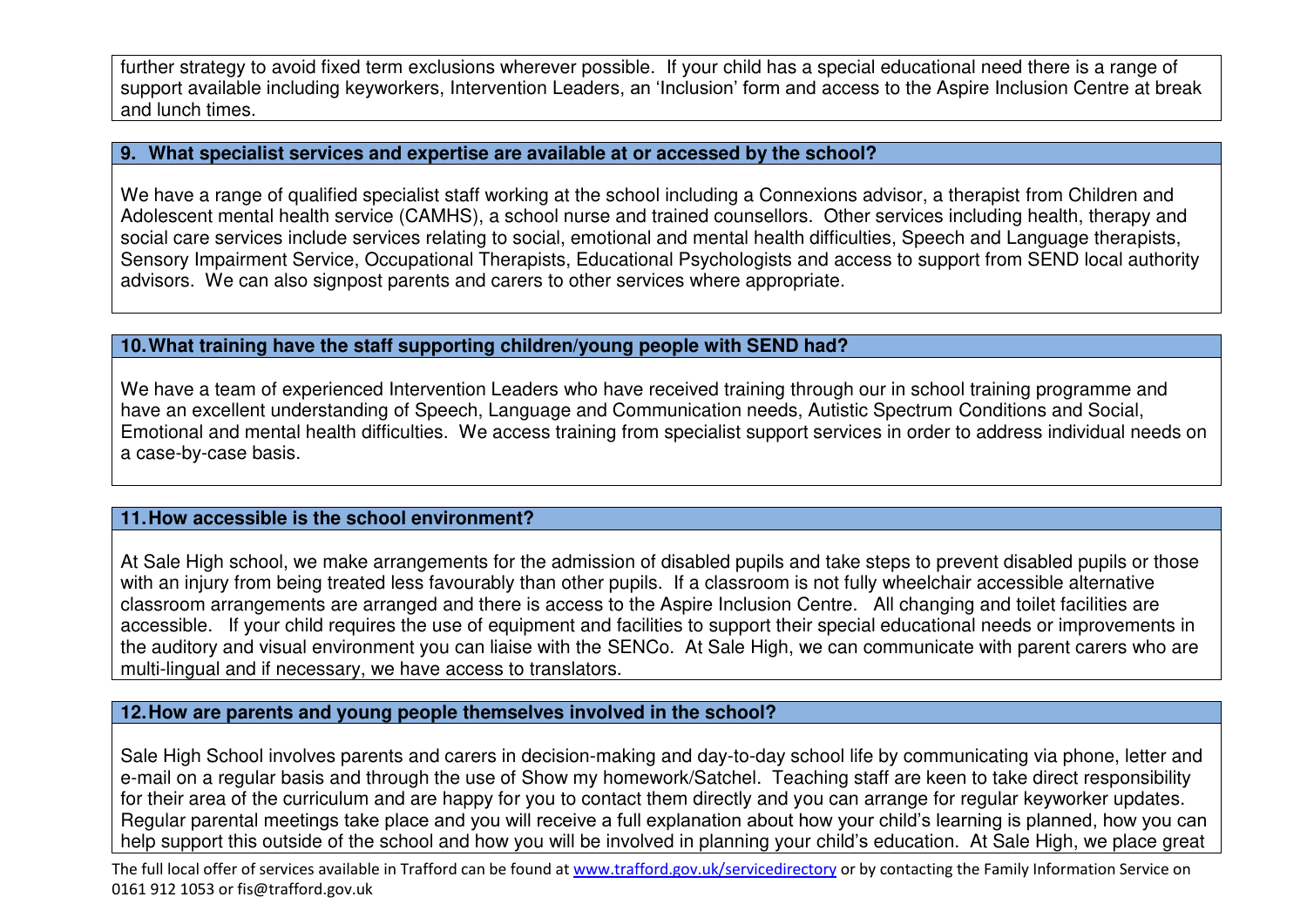importance on parental engagement and pupil centred planning. If we have obtained specialist advice about your child's learning needs we share advice and recommendations with parents and carers. We consult with children with special educational needs by obtaining student voice and asking them to be involved in compiling their pupil profile which is shared with all your child's teachers. They are also involved in decisions about their education during their EHC plan annual review and supported to do this with Keyworker involvement.

#### **13. How do you involve other agencies in meeting the needs of children/young people with SEND and in supporting families?**

At Sale High school, we are adept at multi agency working and involve a range of other agencies in meeting the needs of children with SEND and in supporting families. We work with a range of health and social care services, local authority support services and voluntary organisations. We have our own school nurse, therapeutic services from CAMHS, speech and language therapists, the Education Psychology service and First Response.

#### **14. Who can I contact for further information?**

If you want to discuss something about your child your first point of contact would be the SENCo, however if it is pastoral issue then you will also be supported by the Head of Year. Other school staff members who have a role in your child's education are their form tutor and SEND key worker. If you are worried then you can talk to any of the staff mentioned who would be happy to talk to you and direct you to the appropriate person. However, if support relates to a specific learning need then this is referred to the SENCo. If you are considering whether your child should join the school then please contact the SENCo for advice, particularly if your child has an already existing special educational need or you suspect they do. The SEND Coordinator (SENCo) is Isobel Walter and she can be contacted by phone, letter or email. Other support services available to help and provide information and advice include Educational Psychology Service, SEND Independent Advice Support Service (SENDIASS), Special Educational Needs Advisory Service (SENAS) and Sensory Impairment Service. Further information can be found at www.traffordlearning.org

#### **15. How will the school prepare and support my child/young person to join the school, transfer to a new school or the next stage of education and life?**

At Sale High School we have a Primary school liaison programme where our teachers visit children and liaise with the SENCo and year 6 teachers at our feeder primary schools. These children are also invited to experience life at Sale High in both Year 5 and Year 6. If your child is already at secondary school and is transferring to Sale High we will arrange a tour, taster days and meetings with the Head of Year and SENCo in preparation for transition. If your child is transferring to a new school then all the relevant